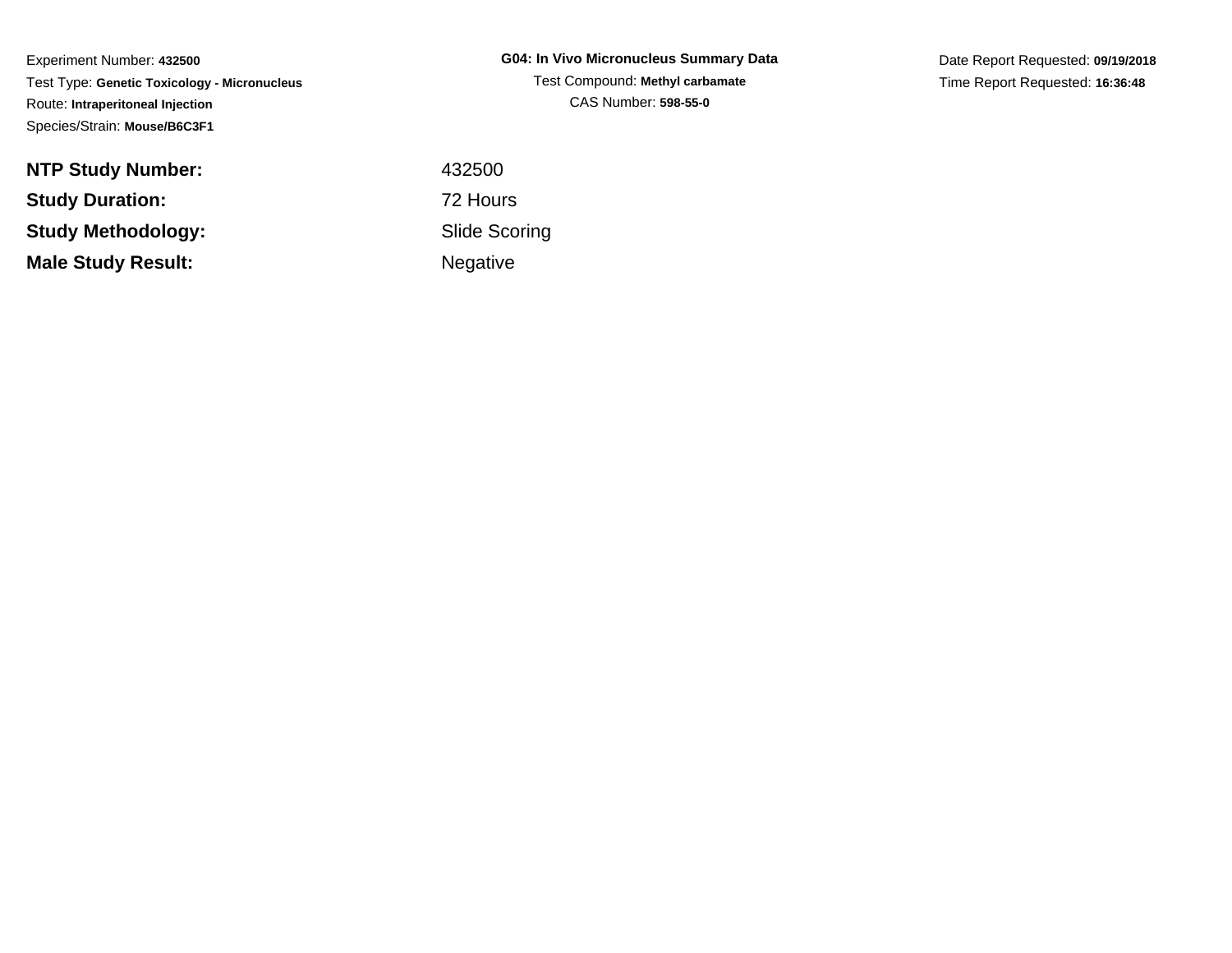| Tissue: Blood; Sex: Male; Number of Treatments: 3; Time interval between final treatment and cell sampling: 24 h |                    |                 |             |                 |
|------------------------------------------------------------------------------------------------------------------|--------------------|-----------------|-------------|-----------------|
|                                                                                                                  | <b>MN PCE/1000</b> |                 |             | % PCE           |
| Dose (mg/kg)                                                                                                     | N                  | Mean $\pm$ SEM  | p-Value     | Mean $\pm$ SEM  |
| Vehicle Control <sup>1</sup>                                                                                     | 5                  | $3.70 \pm 0.68$ |             | $3.38 \pm 0.37$ |
| 500.0                                                                                                            | 5                  | $3.10 \pm 0.37$ | 0.7670      | $4.12 \pm 0.57$ |
| 1000.0                                                                                                           | 5                  | $3.80 \pm 0.82$ | 0.4540      | $4.34 \pm 0.33$ |
| 2000.0                                                                                                           | 5                  | $2.70 \pm 0.41$ | 0.8947      | $3.74 \pm 0.48$ |
| Trend p-Value                                                                                                    |                    | 0.8510          |             |                 |
| Positive Control <sup>2</sup>                                                                                    | 5                  | $7.70 \pm 1.30$ | $< 0.001$ * | $3.26 \pm 0.24$ |
| Trial Summary: Negative                                                                                          |                    |                 |             |                 |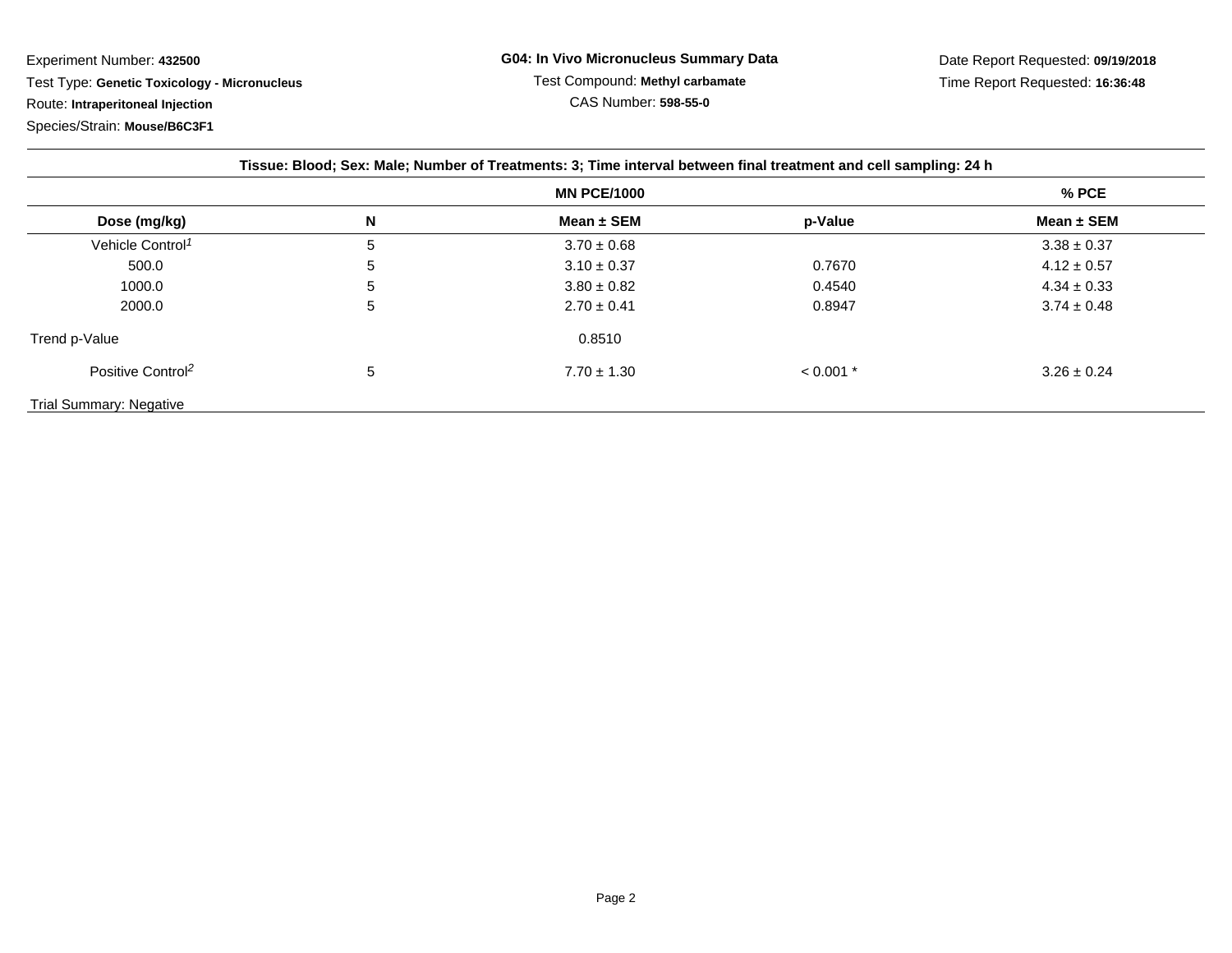| Tissue: Blood; Sex: Male; Number of Treatments: 3; Time interval between final treatment and cell sampling: 24 h |                    |                 |           |                 |
|------------------------------------------------------------------------------------------------------------------|--------------------|-----------------|-----------|-----------------|
|                                                                                                                  | <b>MN PCE/1000</b> |                 |           | % PCE           |
| Dose (mg/kg)                                                                                                     | N                  | Mean $\pm$ SEM  | p-Value   | Mean $\pm$ SEM  |
| Vehicle Control <sup>1</sup>                                                                                     | 5                  | $3.30 \pm 0.41$ |           | $4.34 \pm 0.33$ |
| 2000.0                                                                                                           | 5                  | $3.00 \pm 0.65$ | 0.6475    | $4.44 \pm 0.18$ |
| 2500.0                                                                                                           | 5                  | $3.50 \pm 0.57$ | 0.4040    | $5.00 \pm 0.20$ |
| 3000.0                                                                                                           | 3                  | $3.67 \pm 1.17$ | 0.3506    | $4.77 \pm 0.32$ |
| Trend p-Value                                                                                                    |                    | 0.3890          |           |                 |
| Positive Control <sup>2</sup>                                                                                    | 5                  | $6.20 \pm 0.72$ | $0.0014*$ | $4.20 \pm 0.50$ |
| <b>Trial Summary: Negative</b>                                                                                   |                    |                 |           |                 |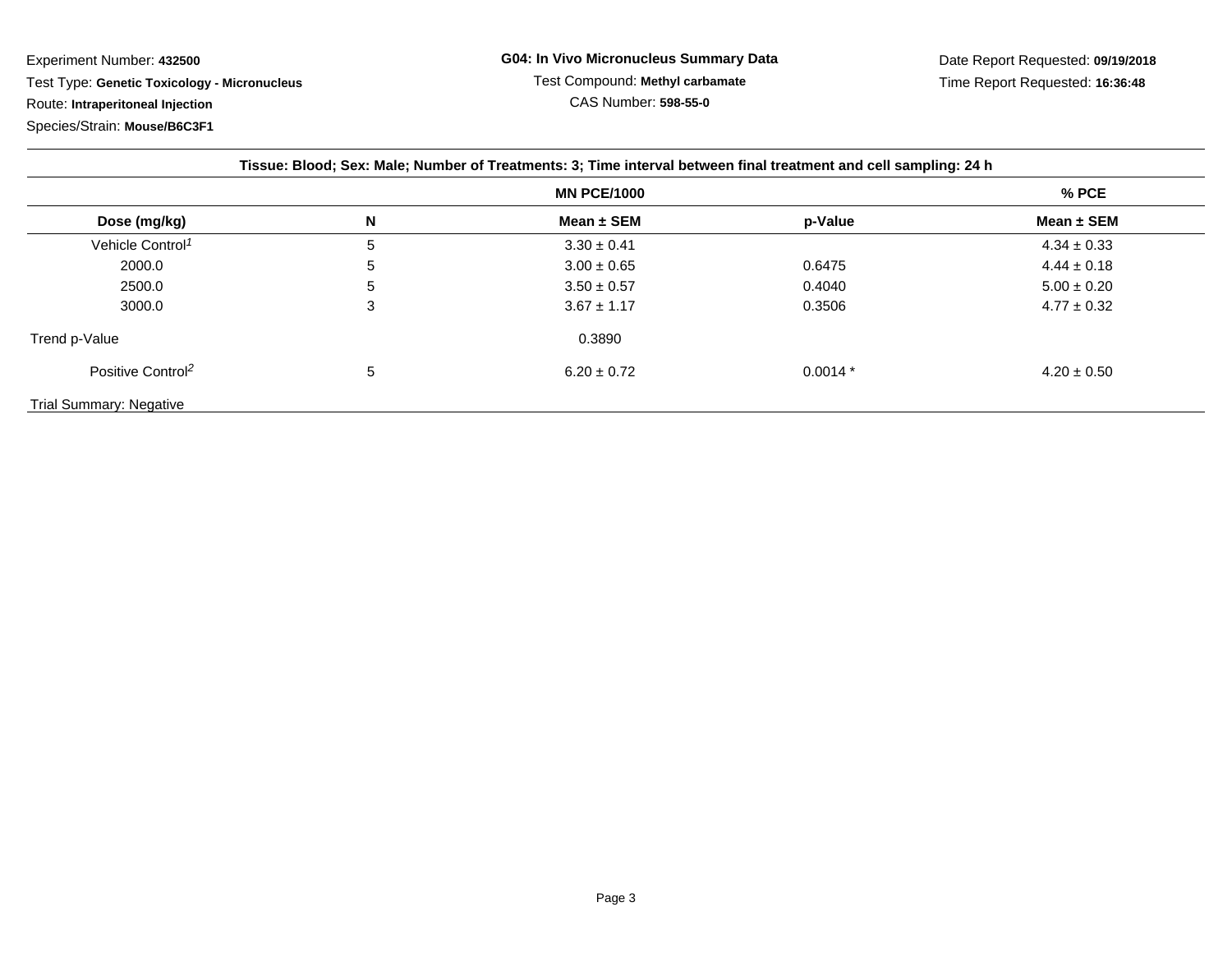Experiment Number: **432500** Test Type: **Genetic Toxicology - Micronucleus**Route: **Intraperitoneal Injection**

Species/Strain: **Mouse/B6C3F1**

| Tissue: Bone marrow; Sex: Male; Number of Treatments: 3; Time interval between final treatment and cell sampling: 24 h |                    |                 |             |                  |
|------------------------------------------------------------------------------------------------------------------------|--------------------|-----------------|-------------|------------------|
|                                                                                                                        | <b>MN PCE/1000</b> |                 |             | $%$ PCE          |
| Dose (mg/kg)                                                                                                           | N                  | Mean $\pm$ SEM  | p-Value     | Mean $\pm$ SEM   |
| Vehicle Control <sup>1</sup>                                                                                           | 5                  | $3.70 \pm 0.58$ |             | $59.60 \pm 2.68$ |
| 500.0                                                                                                                  | 5                  | $2.80 \pm 0.92$ | 0.8682      | $61.90 \pm 2.13$ |
| 1000.0                                                                                                                 | 5                  | $1.70 \pm 0.34$ | 0.9968      | $53.70 \pm 1.90$ |
| 2000.0                                                                                                                 | 5                  | $1.80 \pm 0.46$ | 0.9948      | $56.70 \pm 1.75$ |
| Trend p-Value                                                                                                          |                    | 0.9970          |             |                  |
| Positive Control <sup>2</sup>                                                                                          | 5                  | $8.60 \pm 1.52$ | $< 0.001$ * | $55.80 \pm 2.50$ |
| Trial Summary: Negative                                                                                                |                    |                 |             |                  |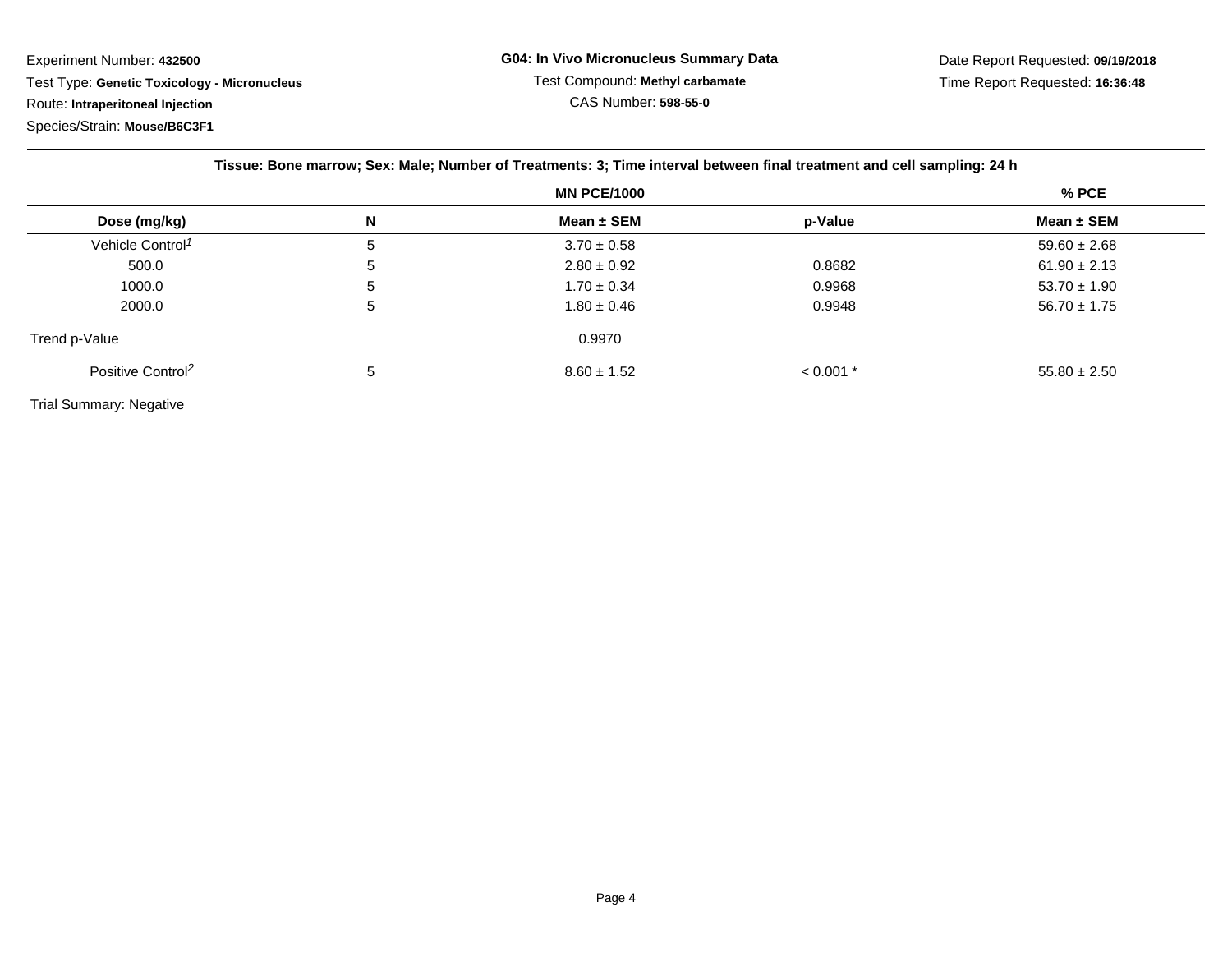Experiment Number: **432500** Test Type: **Genetic Toxicology - Micronucleus**Route: **Intraperitoneal Injection**

Species/Strain: **Mouse/B6C3F1**

| Tissue: Bone marrow; Sex: Male; Number of Treatments: 3; Time interval between final treatment and cell sampling: 24 h |                    |                 |           |                  |
|------------------------------------------------------------------------------------------------------------------------|--------------------|-----------------|-----------|------------------|
|                                                                                                                        | <b>MN PCE/1000</b> |                 |           | $%$ PCE          |
| Dose (mg/kg)                                                                                                           | N                  | Mean $\pm$ SEM  | p-Value   | Mean $\pm$ SEM   |
| Vehicle Control <sup>1</sup>                                                                                           | 5                  | $2.30 \pm 0.72$ |           | $63.00 \pm 3.67$ |
| 2000.0                                                                                                                 | 5                  | $1.90 \pm 0.29$ | 0.6800    | $63.90 \pm 1.82$ |
| 2500.0                                                                                                                 | 5                  | $1.70 \pm 0.51$ | 0.7639    | $63.90 \pm 1.89$ |
| 3000.0                                                                                                                 | 3                  | $1.67 \pm 1.01$ | 0.7412    | $60.17 \pm 4.48$ |
| Trend p-Value                                                                                                          |                    | 0.7950          |           |                  |
| Positive Control <sup>2</sup>                                                                                          | 5                  | $4.70 \pm 0.56$ | $0.0020*$ | $58.50 \pm 1.79$ |
| <b>Trial Summary: Negative</b>                                                                                         |                    |                 |           |                  |